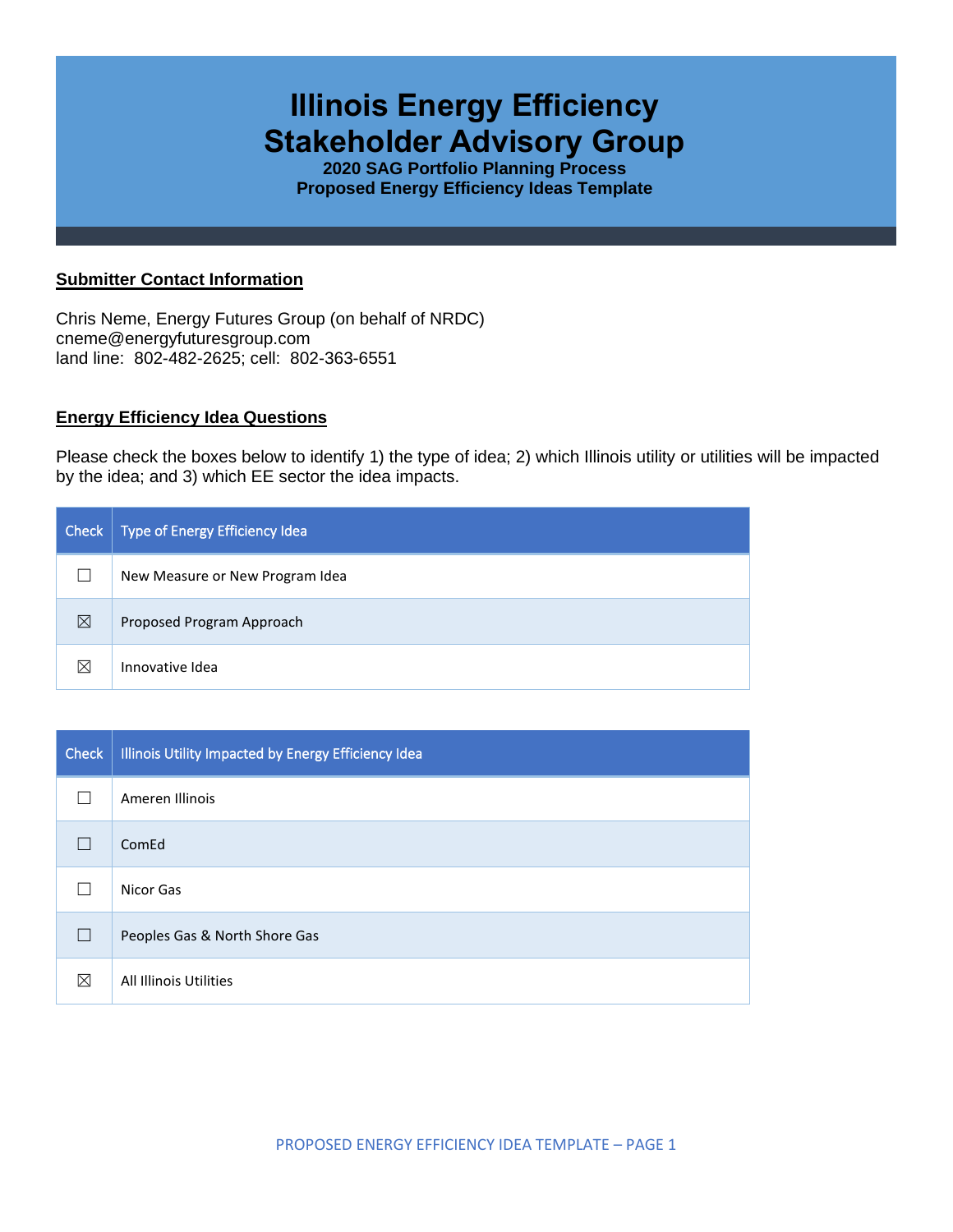| <b>Check</b> | Energy Efficiency Sector Targeted by Energy Efficiency Idea                  |
|--------------|------------------------------------------------------------------------------|
| $\boxtimes$  | Residential Customers – Single Family (non-income qualified/income eligible) |
| $\boxtimes$  | Residential Customers – Multifamily (non-income qualified/income eligible)   |
| $\boxtimes$  | Residential Customers – Single Family Income Qualified/Income Eligible       |
| $\boxtimes$  | Residential Customers – Multifamily Income Qualified/Income Eligible         |
| ⊠            | Small Business Customers (commercial & industrial sector)                    |
| $\boxtimes$  | Medium/Large Business Customers (commercial & industrial sector)             |
| ⊠            | Other (research & development, emerging technologies, market transformation) |

# **Additional Questions**

1. **Description of Idea:** Describe the proposed idea, including the purpose of the suggested idea and rationale. Describe whether this is an idea that could be implemented in an existing EE program, or whether the idea involves establishing a new measure or program. Please indicate whether additional research may be required before implementation.

*Questions to consider: What issue will this proposed change resolve? Will the proposed change increase participation and result in increased energy savings? Will this reduce costs? Will this increase customer satisfaction? Will this help achieve statutory goals? Will this help increase program penetration?* 

# **Leveraging Other Initiatives**

All IL utilities should seek to leverage other initiatives to make their EE programs and portfolios more effective. Such leveraging could take at least two different forms:

- A. Leveraging other funding; and
- B. Co-marketing

Among the other funding sources that could be leveraged might be (i) electric capacity market revenues as a way to supplement program funding without exceeding spending caps; (ii) sale of environmental attributes of EE if markets can be developed; (iii) using demand response program rebates (and/or capacity market revenues) as a way to pay for some EE measures that offer both EE and DR potential (e.g. smart thermostats); (iv) investments in geographically targeted "non-wires alternatives and/or "non-pipe alternatives"; and (v) working with manufacturers on "matching" rebates.

Among the other initiatives that might be leveraged for co-marketing are demand response offers, solar or other renewable rebates, bill payment assistance offers, and any other utility communications with customers on product or service offerings. The point here is that other non-EE offers to customers can be bundled with EE offers, to lower customer transaction costs (and make them more likely to participate), to make a "package" with EE more attractive (if the other product/service offer was what initially intrigued the customer) and possibly to reduce marketing costs.